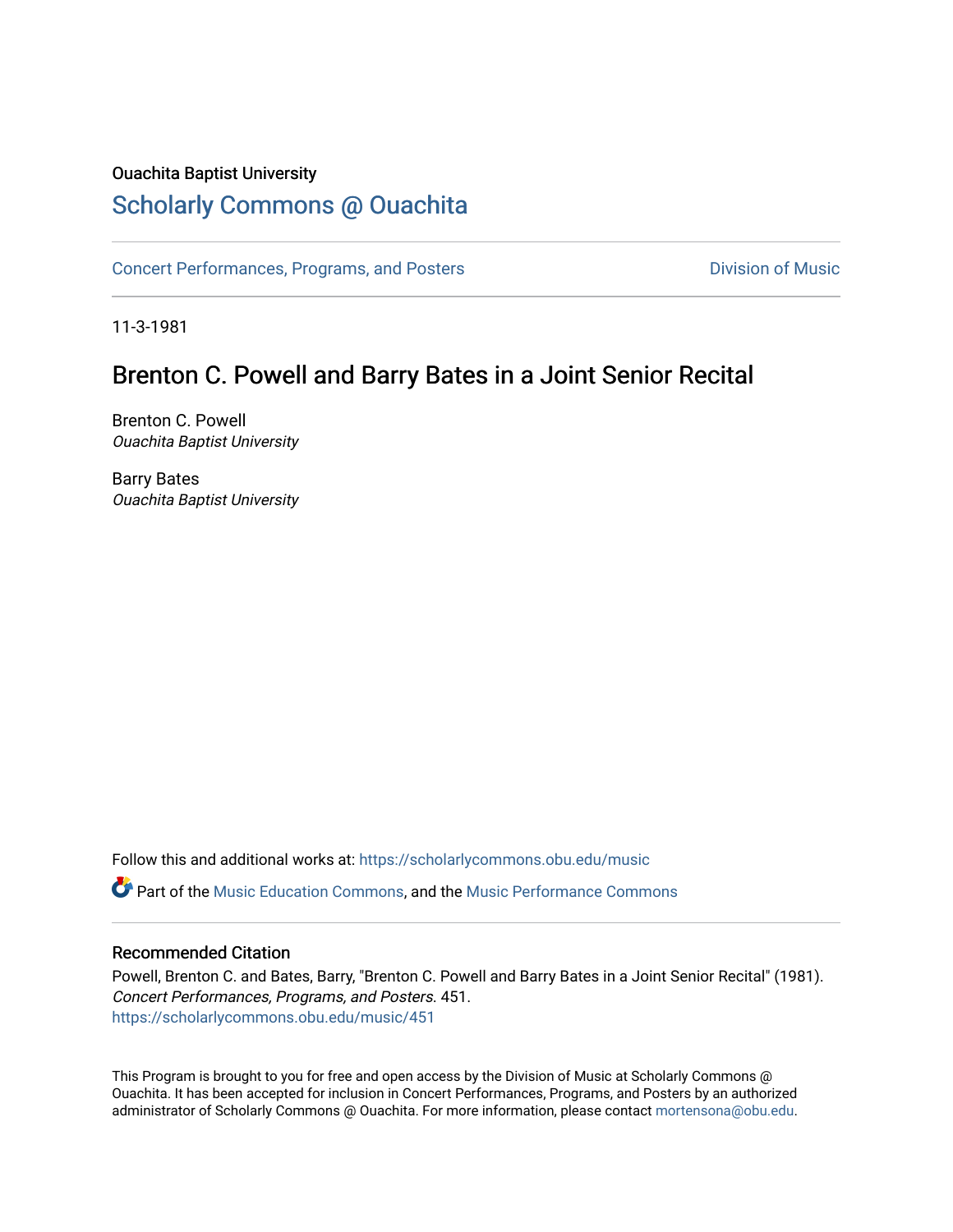## **Ouarhita Baptist University** School of Music Wresents

# Grenton C. Powell Teunr

**Faron Wilson-pianist** 

 $an<sub>0</sub>$ 

Barry Bates Baritone

Twula Roach-pianist

## in Senior Hoire Recital

November 3, 1981  $7:00$  p.m. Mahee Fine Arts Recital Tall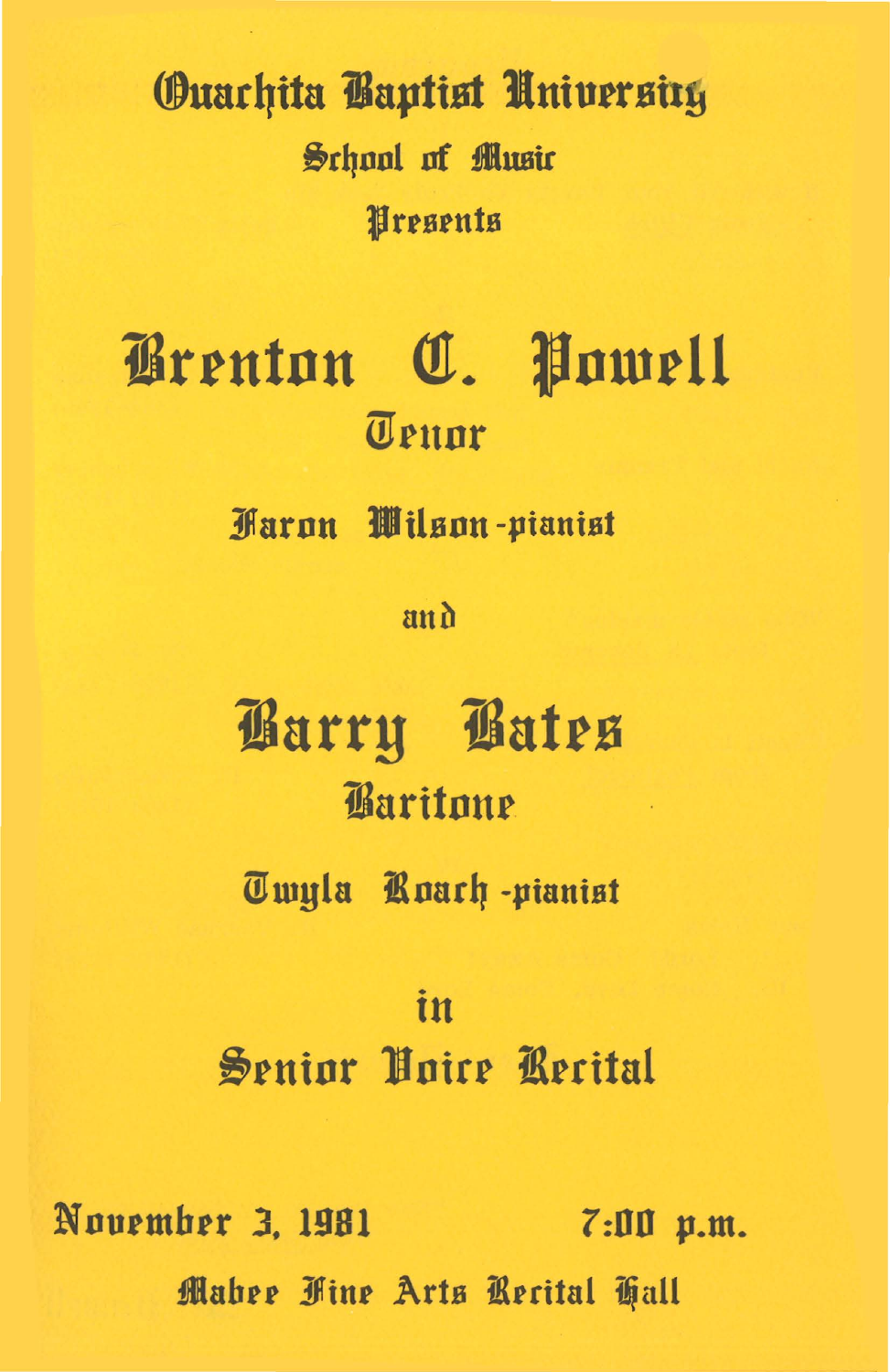#### **Jrngram**

I

If with All Your Hearts Ye Truly Seek Me from Elijah Felix Mendelssohn (1809-1847)

II

Zueignung

Nacht und Traume

"Che gelida manina" from La Boheme

"Vesti la giubba" from Pagliacci

R. Strauss ( 1864-1949)

F. Schubert (1797-1828)

III

G. Puccini (1858-1924)

R. Leoncavallo (1858-1919)

**tlr. Jnwtll** 

IV

Four Hyms

I. Lord! Come Away! III. Come Love, Come Lord R. Vaughan Williams (1872-1958)

## **iSrtut Jnwtll**

"Now We Are Ambassadors" from Saint Paul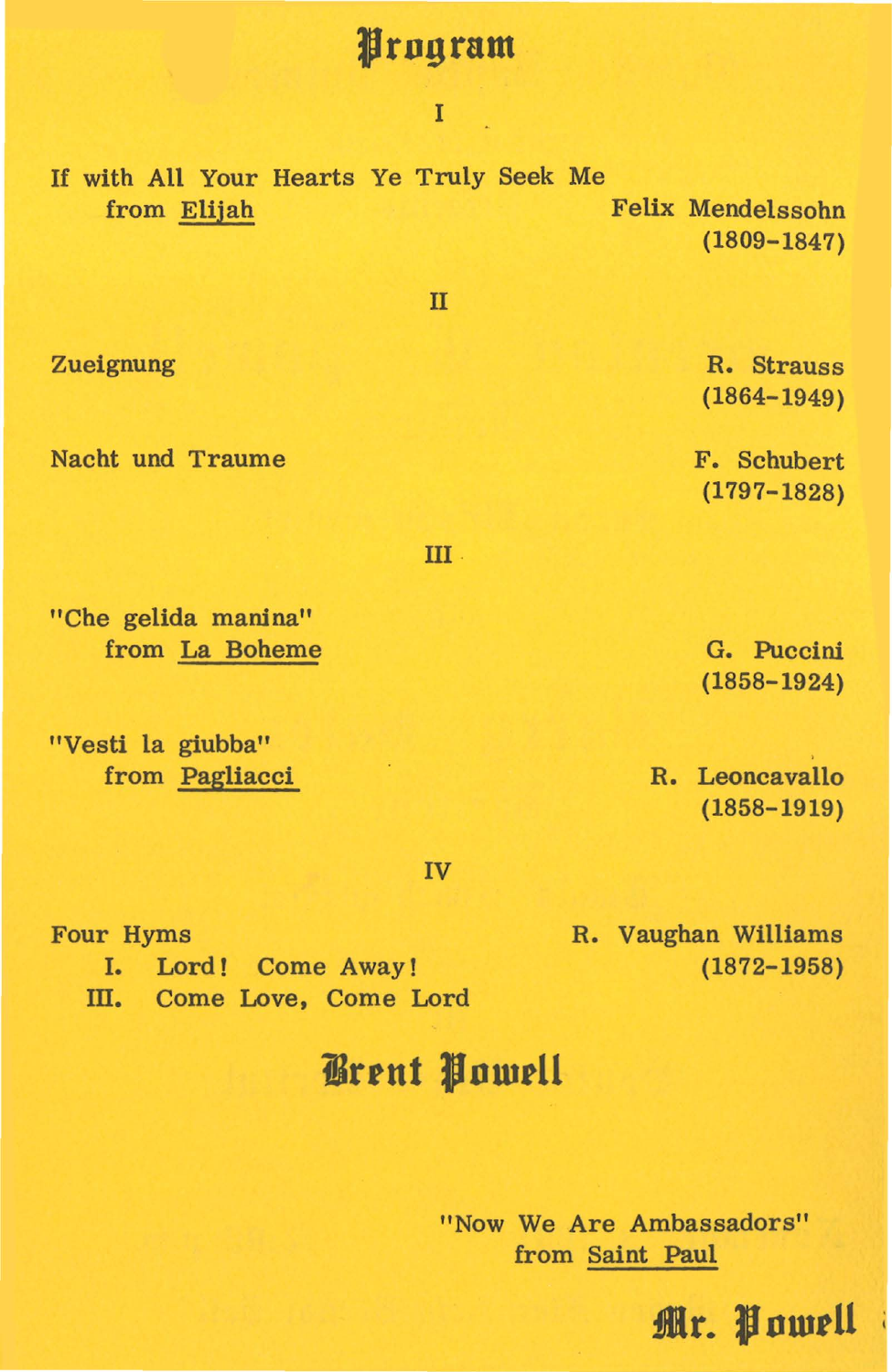## **Jfrngram**

I

Honor and Arms from Samson

G. F. Handel (1685-1759)

II

Dichterliebe

1. Im wunderschonon Monat Mai

2. Aus meinen Tranen spriessen

3. Die Rose, die Lilie, die Taube

Don Quichotte a Dulcinee 2. Chanson epique

#### m

"Largo al factotum della citta" from Il Barbiere di Siviglia

#### IV

Five Mystical Psalms

4. The Call

5. Antiphon

Psalm XXIII

(1872-1958)

R. Vaughan Williams

Paul Creston  $(1906 - )$ 

## **iarry iatrs**

Felix Mendelssohn (1809-1847)

**d• ilr. iatrs** 

Schumann ( 181Q-1856)

Gioacchino Rossini ( 1792-1868)

Maurice Ravel (1875-1937)